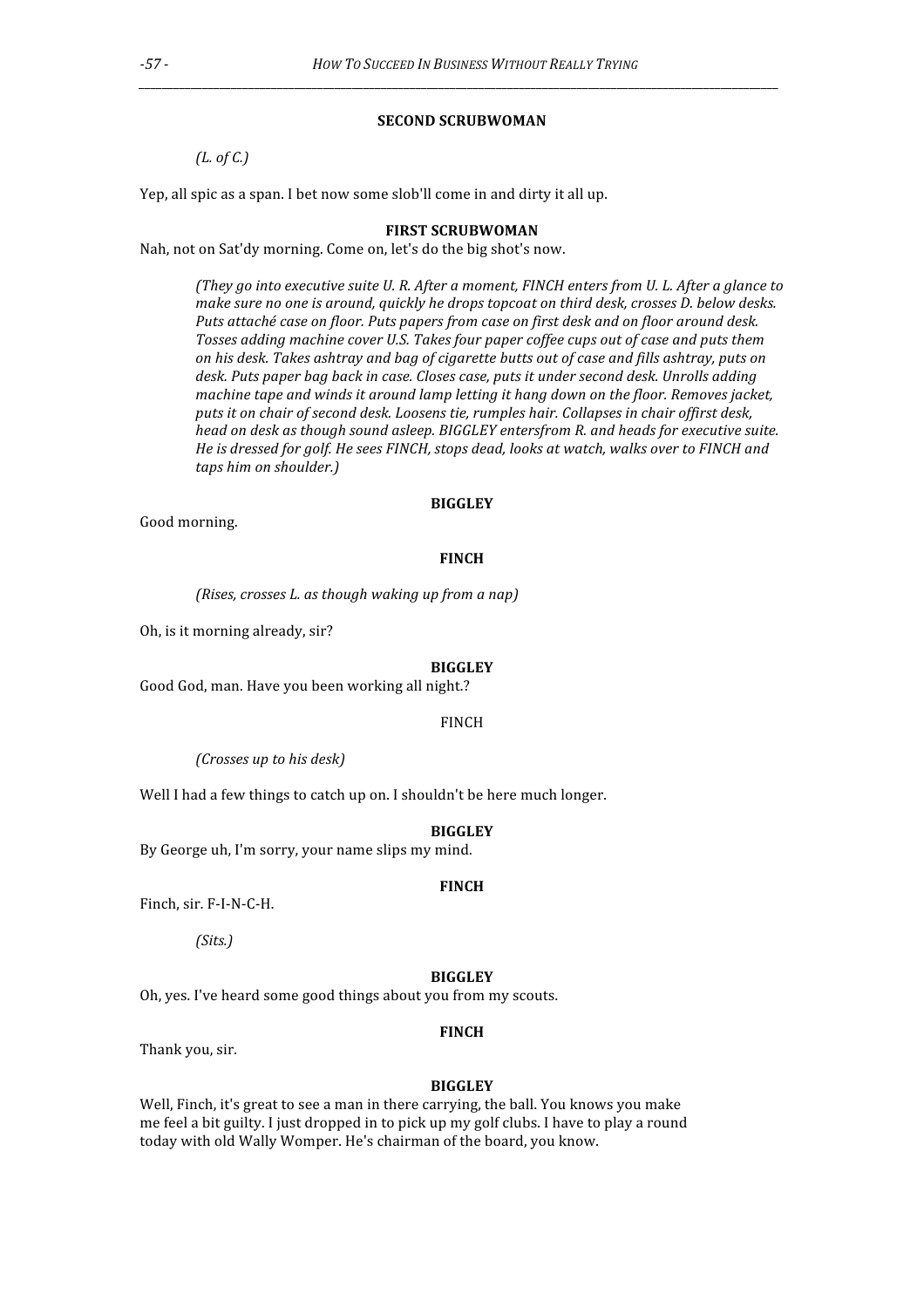#### **FINCH**

*\_\_\_\_\_\_\_\_\_\_\_\_\_\_\_\_\_\_\_\_\_\_\_\_\_\_\_\_\_\_\_\_\_\_\_\_\_\_\_\_\_\_\_\_\_\_\_\_\_\_\_\_\_\_\_\_\_\_\_\_\_\_\_\_\_\_\_\_\_\_\_\_\_\_\_\_\_\_\_\_\_\_\_\_\_\_\_\_\_\_\_\_\_\_\_\_\_\_\_\_\_\_\_\_\_\_\_\_\_\_\_*

I imagine one have to do that sort of thing once in a while.

### **BIGGLEY**

Now
don't
push
yourself
too
hard,
Finch.
There
are
limits,
you
know.

#### **FINCH**

**BIGGLEY**

*(Bravely)*

Oh,
don't
worry
about
me,
sir.

*(Starts
off)*

I'll just get my clubs.

(Starts up steps to executive suite. FINCH rises and begins humming melody of OLD IVY BIGGLEY stops dead as he hears what FINCH is singing. Crosses back to FINCH.)

What's
that
you're
humming?

## **FINCH**

*(Stops
humming)*

Huh?
Oh,
I
didn't
realize
I
was
humming,
Sir.

### **BIGGLEY**

You were humming the Old Ivy fight song.

#### **FINCH**

*(Does
his
smile,
then
speaks)*

I
guess
It
was
unconscious
on
my
part.

## **BIGGLEY**

Did
you
go
there?
Were
you
a
Groundhog.?

# **FINCH**

*(Hesitantly)*

Well,
Sir

### *(Sits.)*

### **BIGGLEY**

Say it, boy! Come out with it. I know a lot of guys have an inferiority complex because they didn't go
to
Yale
or
Princeton.
You're
not
ashamed
of
Old
Ivy,
are
you?

## **FINCH**

No,
Sir,
not
a
bit.

(Rises.)

### **BIGGLEY**

That's the Groundhog spirit. I should have known you were Old Ivy. What year?

*(FINCH
crosses
D.
to
C.,
lost
in
thought;
makes
football
pass
motion.
BIGGLEY
crosses
D.)*

Finch,
when
did
you
graduate?